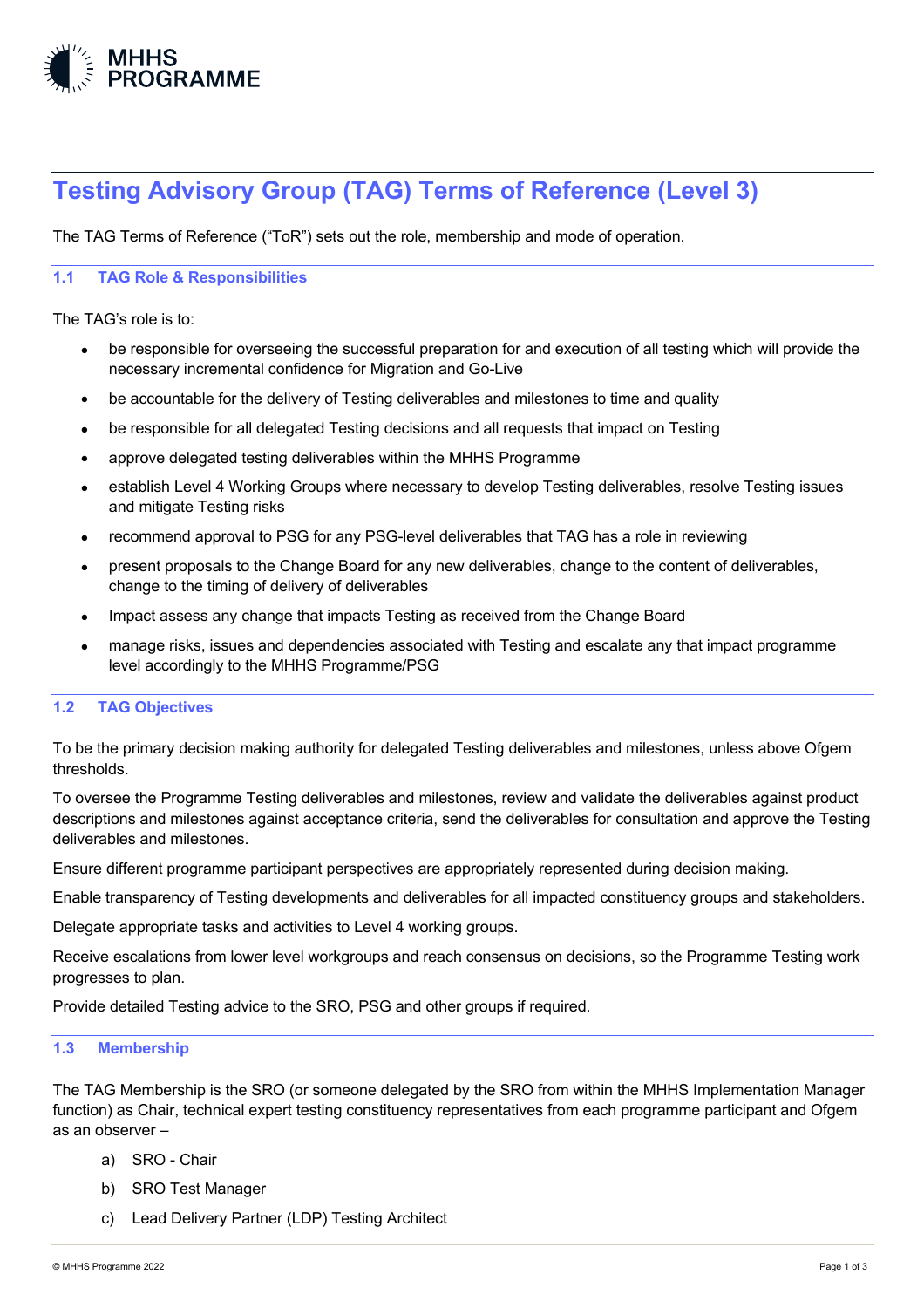Error! No text of specified style in document.

- d) Lead Delivery Partner (SI) System Integrator Manager
- e) Independent Programme Assurance (IPA) Representative
- f) Elexon Representative (as central systems provider)
- g) DCC Representative (as smart meter central system provider)
- h) Any other provider of a central system required for MHHS implementation (e.g. communications provider, potentially Electralink)
- i) Large Supplier Representative
- j) Medium Supplier Representative
- k) Small Supplier Representative
- l) I&C Supplier Representative
- m) Supplier Agent Representative
- n) DNO Representative
- o) iDNO Representative
- p) National Grid ESO
- q) Consumer Representative
- r) Ofgem (Observer, to attend as appropriate)
- s) The PMO will attend to act as meeting secretariat.

It may be that some parties do not feel as though they have a role in providing testing input (e.g. Consumer Representative) and in this case, the place will be open for future attendance if that position changes.

#### **1.4 TAG Member Roles and Responsibilities**

The SRO (or someone delegated by the SRO) will chair the meetings.

The PMO will maintain and communicate up to date meeting documentation.

The PMO will maintain an up to date Programme plan, RAID log and actions log.

The PMO will provide all meeting management services and deliver all regular and ad hoc meetings.

TAG Members (or nominated alternatives) will attend every meeting. TAG meetings are scheduled for every 3<sup>rd</sup> Wednesday of the month.

TAG Members will be fully meeting prepared before the meeting starts.

TAG Members should be testing technical experts, with experience of similar industry programme testing an advantage.

#### **1.5 Decision Making**

The TAG will make Level 3 decisions and Level 2 decisions when delegated from the PSG. (Level 1 decisions will be escalated to Ofgem by the SRO or IPA).

The TAG can delegate decisions to another Level 3 group or a lower level work group.

The TAG will ensure that any decisions are based on full transparency with programme participants and appropriate consultation.

TAG decisions will by consensus and if consensus cannot be reached the Chair will make an informed decision.

Where parties raise significant concerns with a TAG decision, the concern will be resolved by TAG or escalated to the PSG via a constituency representative.